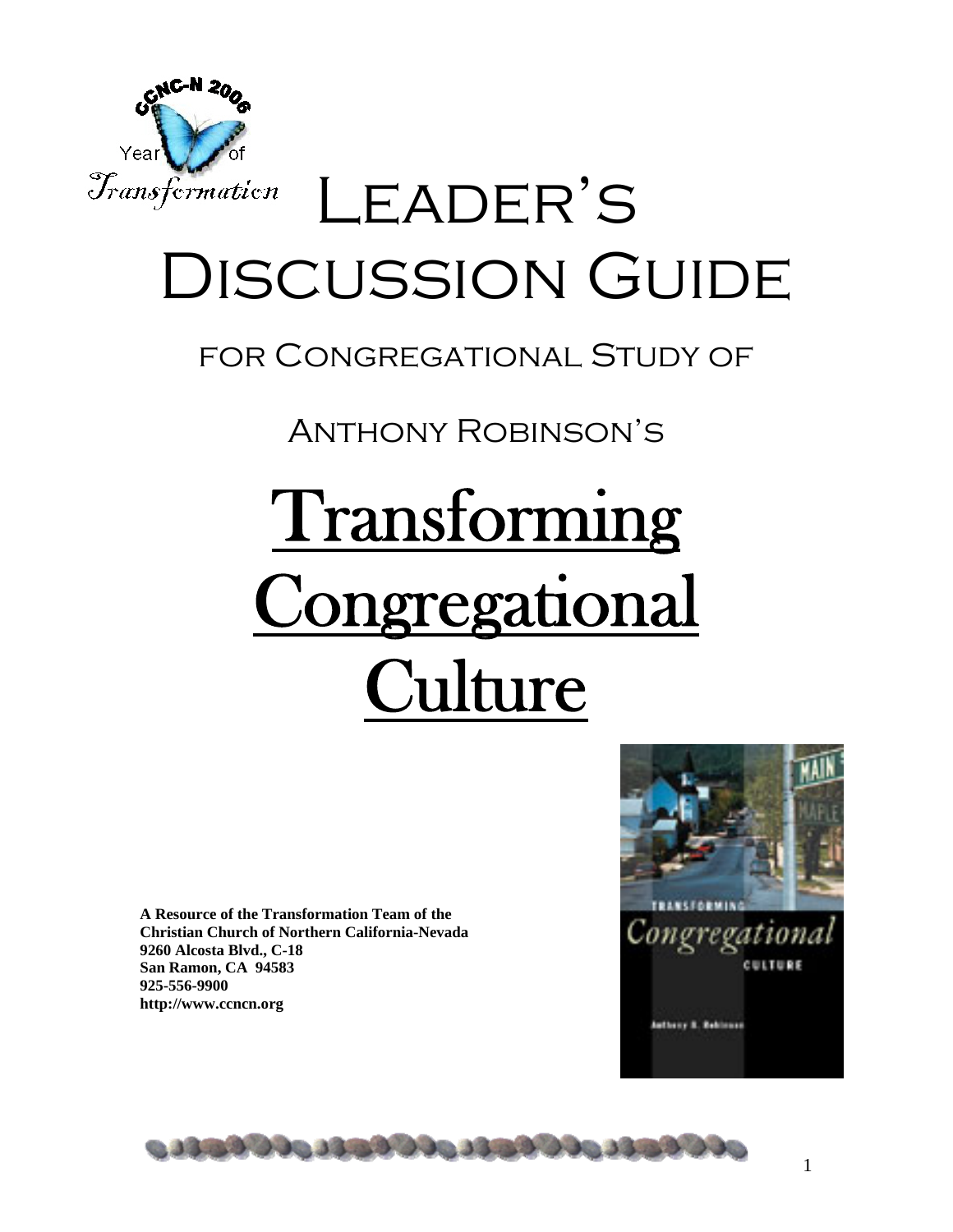#### **Transforming Congregational Culture By Anthony B. Robinson**

**Chapter Questions—leader's guide[1](#page-1-0)** 

| <b>Possible break-down of chapters:</b> | <b>Intro through Chapter 2</b><br><b>Chapter 3 through Chapter 5</b> |
|-----------------------------------------|----------------------------------------------------------------------|
|                                         | <b>Chapter 6 through Chapter 9</b>                                   |
|                                         | <b>Chapter 10 through Chapter 13</b>                                 |

**Thanks for encouraging your congregation to wrestle with the important questions of how to be the best church we can be for the 21st century! The Transformation Team thought this book would be an easy but thought-provoking way for church members to think about and talk about the life of their church in the context of the life of their community. We hope it's a helpful starting place for an always essential conversation.** 

#### **NOTES ON THIS GUIDE:**

 $\overline{a}$ 

- ♦ **These questions are leaders' guide questions, but you can have different leaders each week. You won't get through all of the questions each time you gather unless you do two chapters each time, so the leader's main responsibility might be choosing out which questions to use to get helpful discussion started.**
- ♦ **The comments in parentheses are offered in case the activity or question is particularly relevant or interesting to your group—it may not be useful for every group that uses these questions.**
- ♦ **On the LAST page of this guide is a page you can hand out to everyone in the group. It includes some questions for people to think about BEFORE they read the chapter, so they'll keep their eyes peeled for particularly important themes for discussion, or just to get them thinking a little differently, or more concretely about this book and your church.**
- ♦ **If after reading Transforming Congregational Culture you want to read a reflect more on Christ's transforming work in the church, go to <http://www.ccncn.org/transfbiblio.pdf> for other books on personal and congregational transformation.**

<span id="page-1-0"></span><sup>&</sup>lt;sup>1</sup> By Bill Garrett (Sierra Christian Church) and Sandhya Jha (Christian Church of Northern California-Nevada). Please e-mail Sandhya (sandhya@ccncn.org ) with suggestions for improvement—these are meant just to help discussion along!

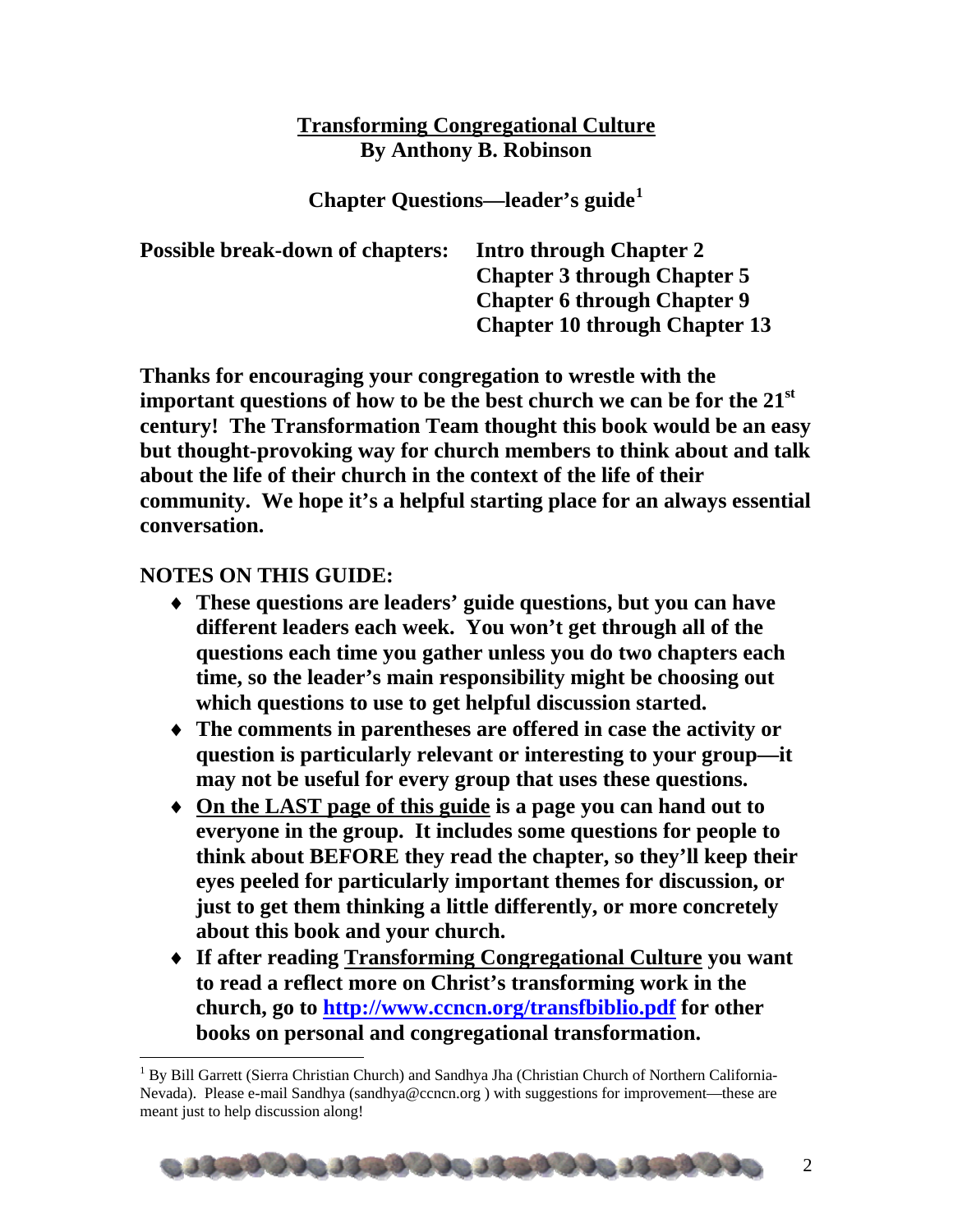#### **Chapter One**

- ♦ Does the church Robinson describes on the first two pages sound familiar to you? Has your church faced tensions between traditional members and "born again" members? Are there megachurches in your neighborhood? Have you lost members (or children of members) to churches that "met their needs" better?
- ♦ On page 3, Robinson states, "We were no longer at the center of the religious culture." What does it mean to "be at the center of religious culture?" How about "not to be at the center?" When you watch television, go to the mall, listen to politicians, do you feel that way? Or do you have the sense that your congregation has historically and continues to be in sync with religious culture and/or the culture of the community? If you feel a little out of sync, what is that experience like for you?
- ♦ Take some time to talk about the five factors changing American culture (from obligation to motivation, the breakdown of social trust and reliable authority, new immigration and religious pluralism, the Protestant mainline's stifling embrace of modernity, and simple complacency). Did they make sense in your congregation's context? Can you think of concrete ways you see them at work in your church? Which one (or ones) stands out as something that gets in the way of your church's relevance to today's society?
- ♦ Which of these five do you think is easiest to address? Hardest?
- ♦ How would you explain the hardest factor to a member of your congregation who thinks "things are fine the way they are?" How would you start the conversation?

(Some of the people in this study group might be from the WWII generation, a generation VERY oriented around obligation rather than "are my needs being met?" They may not know that Generation X is known as a volunteer generation. Does that offer some hope? Might there be some connections across that generational divide that can give life to the church as it becomes more outwardly focused?)

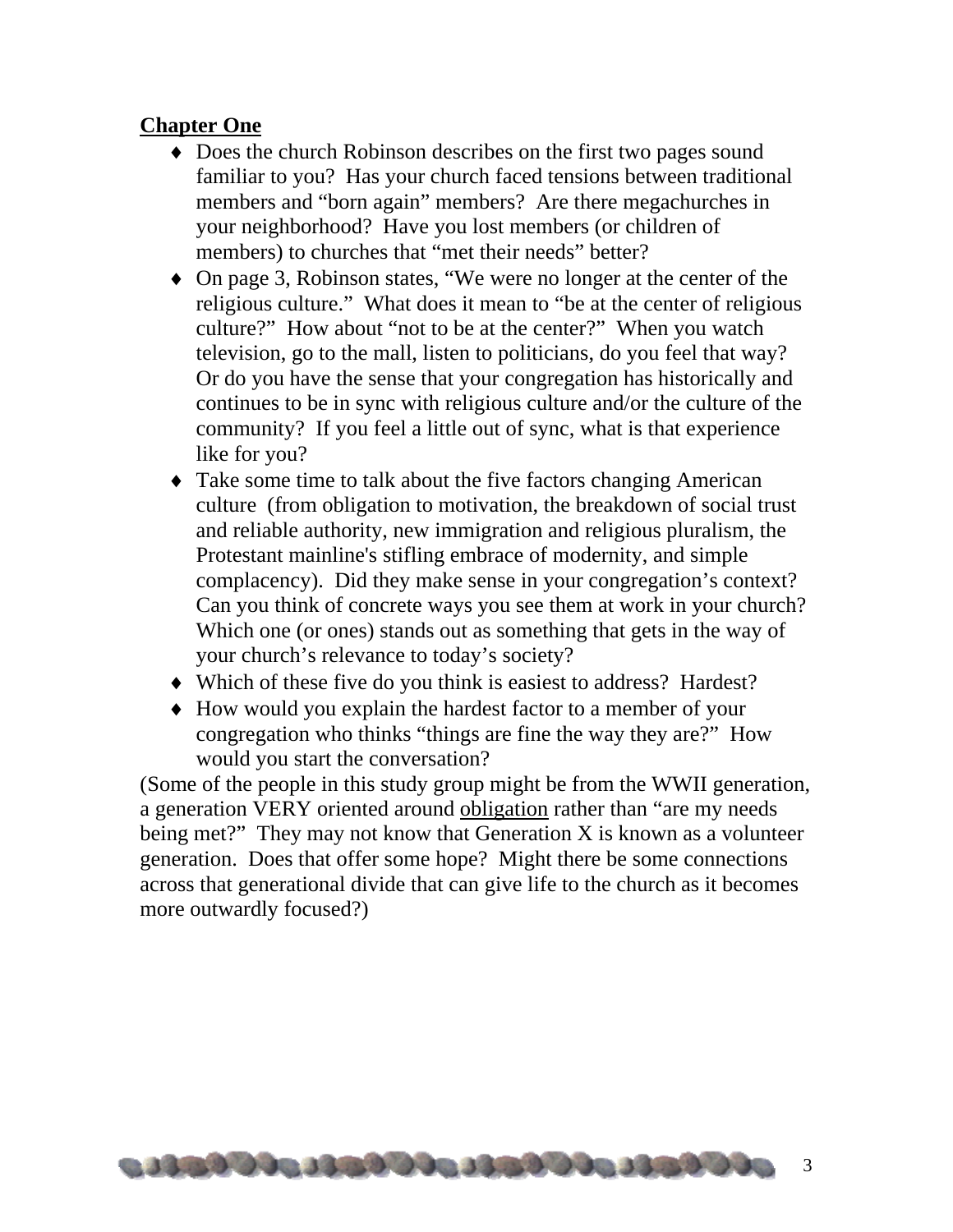#### **Chapter Two**

- ♦ Robinson talks about membership decline not as a problem, but as the *symptom* of a problem. Does this make sense to you? Thinking back to the five factors, does membership loss fit into any of those?
- ♦ Robinson says that adaptive change requires *learning, authenticity, depth, risk and change.* What does each of those words mean to you? How does it help facilitate adaptive change? How do make sure you're using those things?
- ♦ Of the five roles of leadership (direction, protection, orientation, dealing with conflict, and establishing norms), which of these are you most comfortable and/or skilled in? Least comfortable and/or skilled in? Who do you have in your congregation that is comfortable and/or skilled in each of these areas of leadership that you can call to assist you?
- ♦ Robinson talks about new leadership. Does this leadership only have to do with the pastor (and lay leaders) in the church? How is it relevant to the members of the church helping to lead the wider community?

(If you're technologically inclined, you can go to <http://www.disciples.org/cm/tvradio.htm> to discover some great radio and TV ads by Disciples. For question number 4, play your group the radio ad "God's Advocate." Ask them how they make connections between their faith and regular life, and how they share those connections with others. That's a way of being an adaptive change leader in the world. Ask if someone in your group is feeling creative and would like to bring a radio ad next week about the church you're striving to be.)

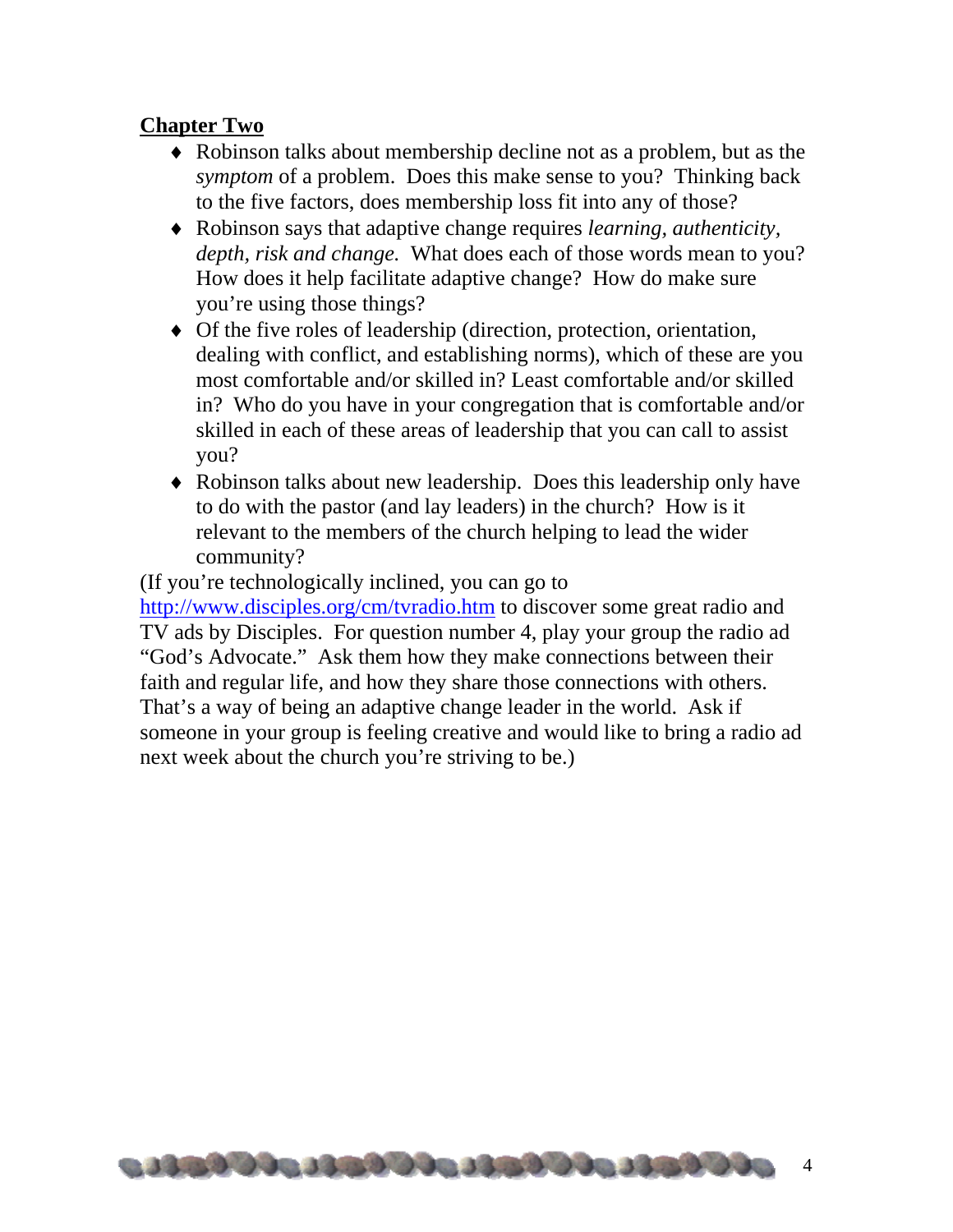#### **Chapter Three**

- ♦ Robinson writes on page 27, "In the civic faith era, many seemed to come to the conclusion that God's first word was the Ten Commandments…In fact, however, the Ten Commandments were not God's first word but God's second word. The first word was God's act of grace and liberation in the Exodus." (Subquestion: Robinson is trying to make clear that we sometimes make the mistake of thinking God started with a list of rules, but in fact, God first started with an act of love and liberation. What do *you* think was God's first word? Some might suggest it was "Let there be light." Isn't that a powerful message to remember in the midst of our own times, and our church's times, of darkness and chaos?) Robinson argues in this section that people join the faith because they experience God, sometimes because of crisis. How does your church respond to people seeking an experience of God's love in the midst of crisis?
- ♦ Robinson talks about the church's responsibility being to change lives—to transform. In what ways does your church already understand its function as not needing to provide a civic faith but a transforming experience? What would the church look like—what would it be doing—if it shifted all of its energy to providing support for human transformation? How has being part of your faith community been "transforming" of your life?
- ♦ What would *your* life look like if you fully claimed your role of providing leadership as the church provided support for human transformation?
- ♦ What "ongoing work of God" do you see in your community and/or neighborhood? How is or could your church be better at inviting others to share in the "ongoing work of God"?

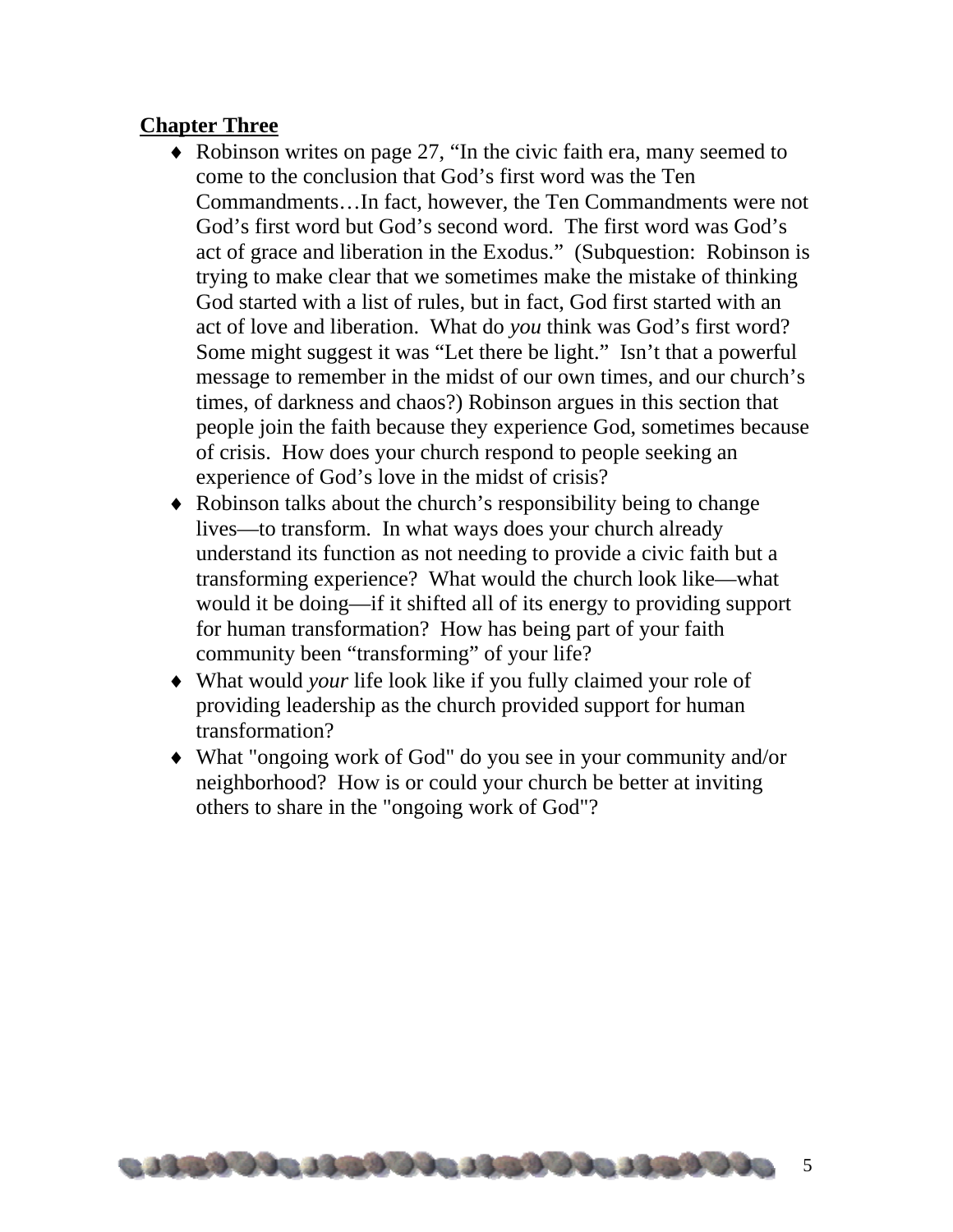#### **Chapter Four**

- ♦ Did you have an experience of spiritual formation at any point in your life? What was it like? (If not, how do you think it might have helped?) Have you been involved in someone else's spiritual formation? What was that like? (If not, what do you think that would be like? What might have prevented you from developing that type of relationship?)
- ♦ Is your congregation's worship more "about God" or helping others "access the sacred"? [see the story on page 42] In what ways could your congregation's worship help people to "access the sacred"?
- ♦ In what ways does your congregation's worship enable people to enter "the real world" by seeing ourselves and others as we really are – as God sees us?
- ♦ What spiritual practices are being affirmed in your worship?

(If your group has some members who are very nervous that transformation might result in "throwing the baby out with the bathwater," ask them if they noticed things about your existing worship service that Robinson affirmed. Point out that his goal isn't to change worship for the sake of changing worship, but to think about *why* we worship the way we do, and maybe to explain to newcomers why it's important.)

#### **Chapter Five**

- ♦ The author presents the following statement: "Christian education was for those who were already Christian, those who were Christian by virtue of growing up in North America. Formation recognizes that we are not Christian by virtue of growing up or simply living in this society. We need to be formed in the ways, values, stories, and perceptions of a different worldview." What is your response to this statement?
- ♦ Which of the examples of formation in the chapter is your congregation already doing? Which of the examples of formation in the chapter, as well as any others, are missing from your congregation? Which ones would fit in with the present skills and interests of your congregation that your congregation is not presently offering? What are the obstacles in offering these?

(One of the earlier topics in the chapter is about formation of children. Think about how children are involved in your worship service. If there are children in your congregation, are there ways to incorporate them into worship, while helping them understand why we worship the way we do?)

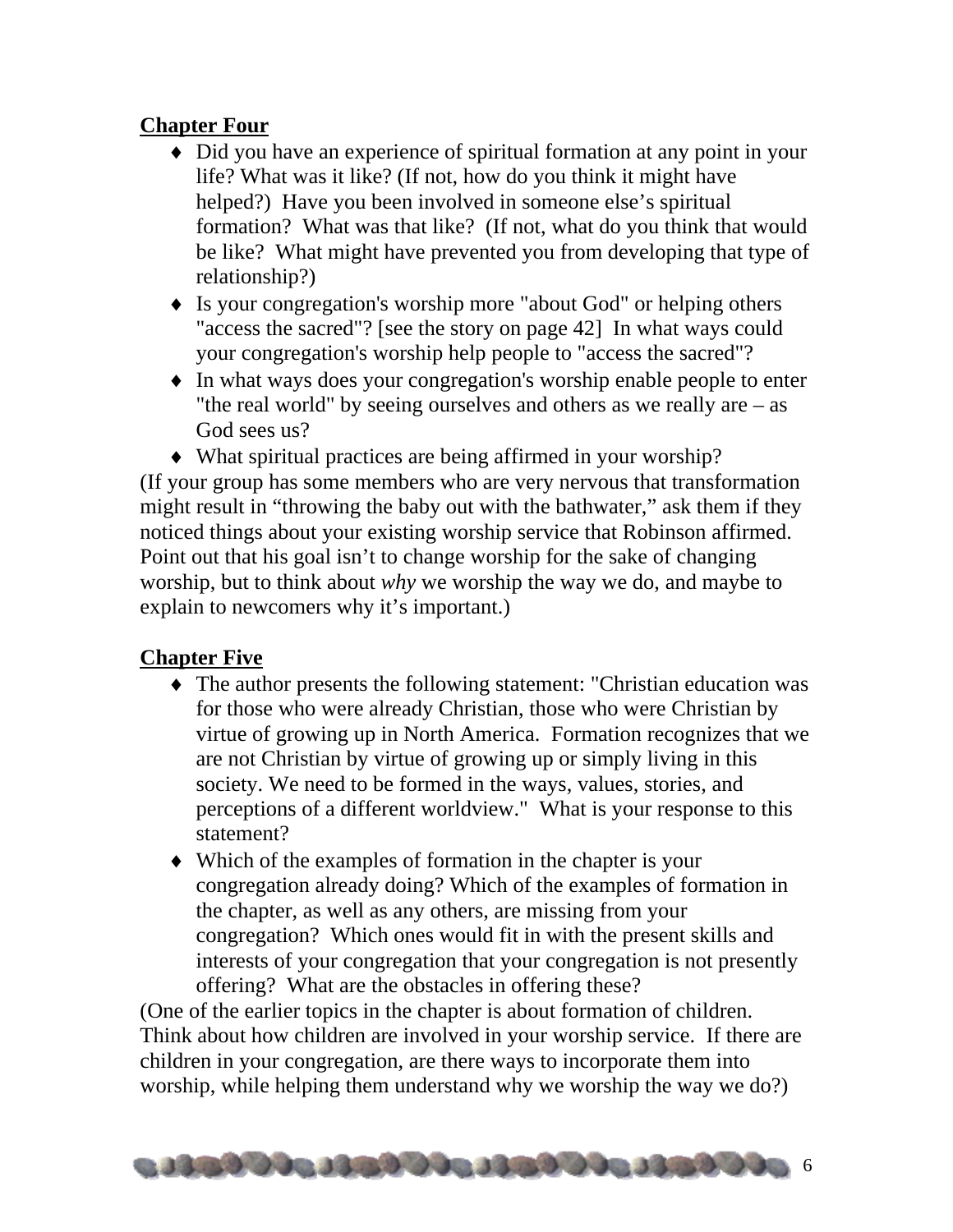#### **Chapter Six**

- ♦ Robinson talks about Naaman's and Peter's need to receive, even though they thought of themselves as givers. Although it is sometimes hard to shift our mindset, think for a moment: what might you need to receive? Does worship, or do people in your church, meet that need in some way?
- ♦ The author identifies the need for people to move from being "givers" to "receivers who give." In what ways does your congregation need to enhance this model? What are some steps that would help your congregation move to be "receivers who give"? What ways do you need to live into this model also?
- ♦ Who in your church can you go to to remind you and support you in your need to receive?

(If your group is up to wrestling with a hard question, consider discussing how a church moves to meet the needs of "motivation-based" people without falling into the trap Robinson talked about at the beginning of the book: people joining megachurches to meet their needs and then leaving to find whatever the next great new solution to their needs is.)

#### **Chapter Seven**

- ♦ Do you have the sense in your congregation that there are two groups: those who attend worship, and then the more in-the-know people who serve on boards? Which group do you fall into? What ways could your church offer a model that allows everyone to lead?
- ♦ Have you ever decided not to involve yourself in one of the church's programs because you didn't have background or experience in it? What did you think of Robinson's reflection at the top of page 80 about God using people who weren't "ready," and giving them "onthe-job training?" Are there ways your congregation could help train you to do certain tasks while doing those tasks, rather than leaving them to the "experts?"
- ♦ How prevalent is your congregation's desire/practice to see their mission as "maintaining the parish"? In what ways does your congregation carry out this mission at the cost of avoiding being focused on "growing the parish"?
- ♦ What means (and desire) does the congregation have to test itself to make sure it is focusing on the three key elements of the cycle of transformation (powerful worship, faith development through teaching and learning ministries, and authentic Christian fellowship)?

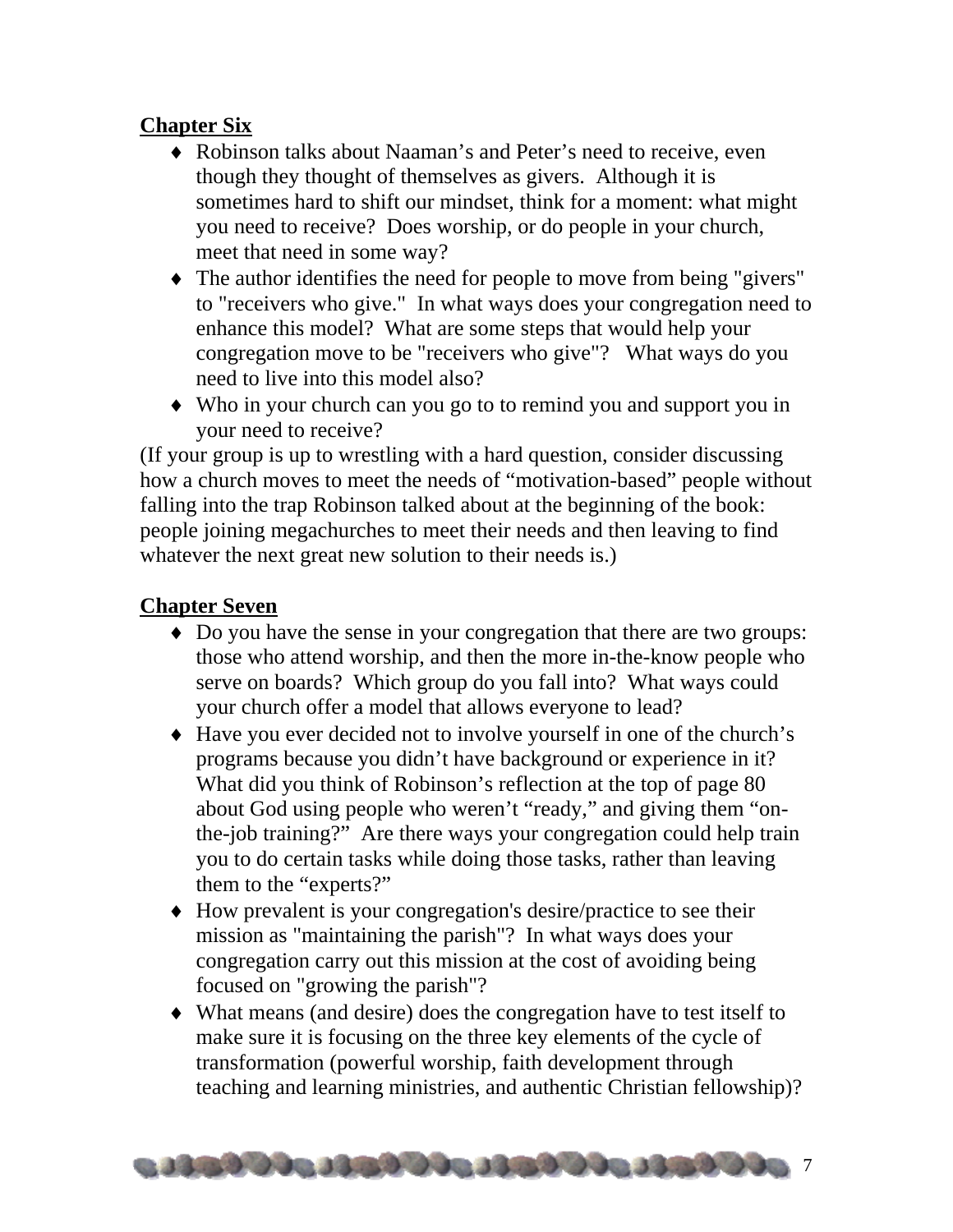#### **Chapter Eight**

- ♦ What "Major Mission Projects" does your congregation have? In what ways does your congregation integrate hands-on mission projects with the education of stewardship and servanthood? Do you ever make sure to talk about *why* you're doing the service projects you do?
- ♦ Without taking financial support away from the outside-of-the-church missions that your congregation supports, what new hands-on mission projects could your congregation become excited about? When taking on a new project, what type of criteria would help you choose the best one for your congregation and the community.

(There's a Disciples church in Arizona that will not let anything show up in their newsletter, will not let an announcement be made, will not let something be pinned on their bulletin board *unless it is attached to a story of transformation*. If an activity will not aid in transformation, it should not be a part of the church, they believe. So the announcement would not just be "The Christian Men's Fellowship is hosting a pancake breakfast this Saturday." Instead it would continue, "Last year, the CMF raised enough money to buy 50 Christmas presents for the children of incarcerated adults. When our own Fred Evans delivered the gifts, one little boy asked him, 'Why are you doing this?' and Fred answered, 'Because God loves you, and FCC Santa Rosa loves you, too.' CMF hopes to touch even more lives for Christ this year with your support at next week's pancake breakfast.'" They do this because people relate to transformation best through stories, and also because it forces them to think about whether their activities are really transforming either them or others. What would it be like to try that in your church?)

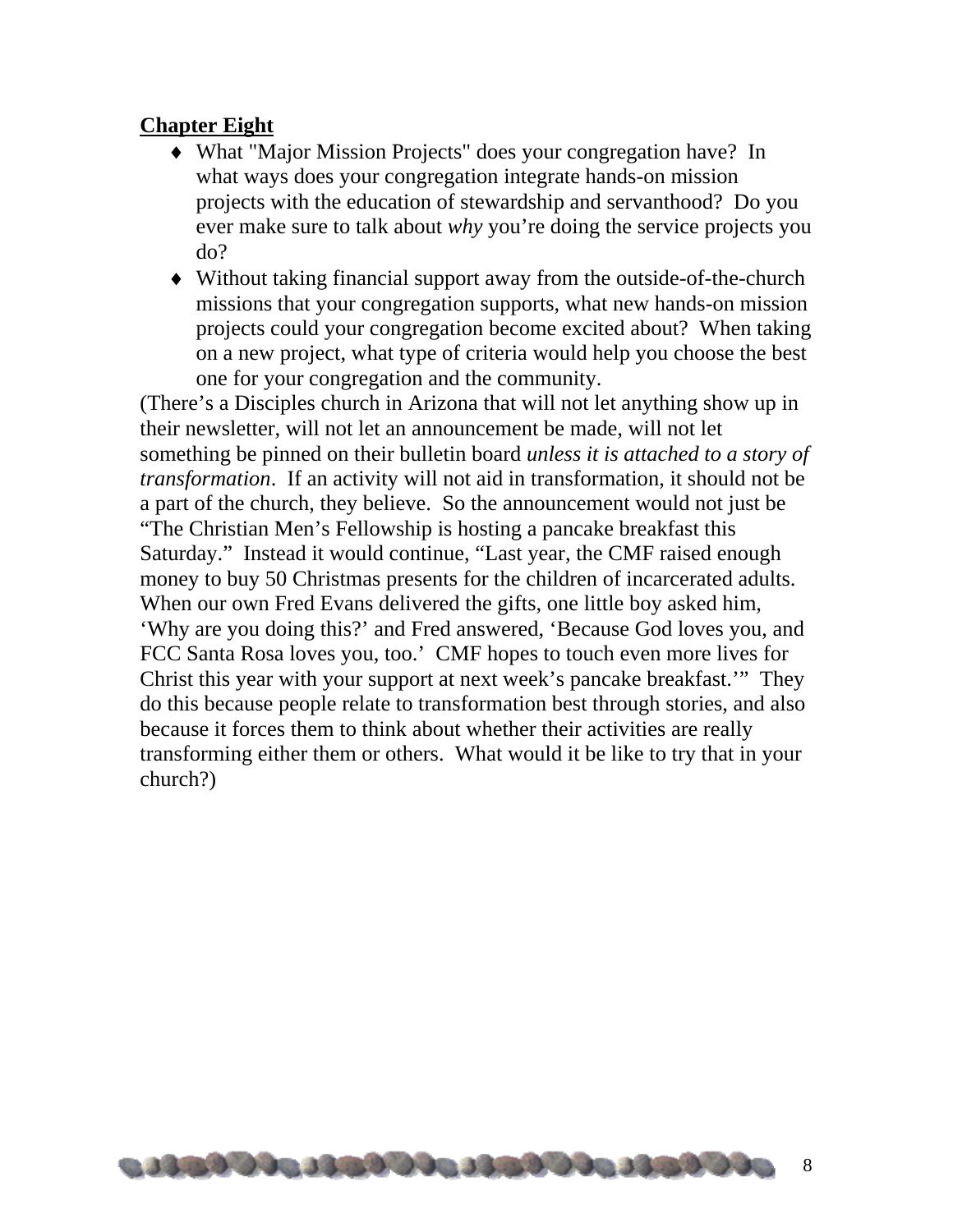#### **Chapter Nine**

- ♦ At the bottom of page 93/top of 94, Robinson lays out the difference between democracy and discernment. Which sounds more like the way your church handles business? How can a church (or your church) move from democracy to discernment? What would be required? Why would you even want to make such a move?
- ♦ The statement is made: "A 'majority rules' way of thinking is what happens when we take God out of the congregational process." How much does this describe your congregational process of decision making?
- ♦ What areas or ministries in your congregation would lend themselves most appropriately, at present, to the process of discernment?
- ♦ What support is available to move toward discernment instead of 'majority rules' in your congregation?

#### **Chapter Ten**

- ♦ The concept is presented that "The point is not to 'make the budget'; the point is to ask, 'What is our purpose as a church at this time and in this place, and what kinds of financial resources do we need to fulfill that purpose?" Is your congregation more focused on making the budget or fulfilling the purpose of the church?
- ♦ What would it feel like to "surrender control" of the budget to God? What would your budget look like if you were not trying to maintain it, but were really discerning what God wanted?
- ♦ The author identifies the budget process as having the potential of being spiritually alive and formative. What message is your present budgeting process sending to the congregation?
- ♦ The budget itself has the potential to share a story which identifies your congregation's priorities, areas of growth, and willingness to follow God's calling into new ministries. Have you ever thought of the budget as the means of accomplishing ministry? What story is your present budget telling?
- ♦ What would a visitor see in your budget that would attract them to become interested in your church?
- ♦ Is your current budget more focused on survival or growth?

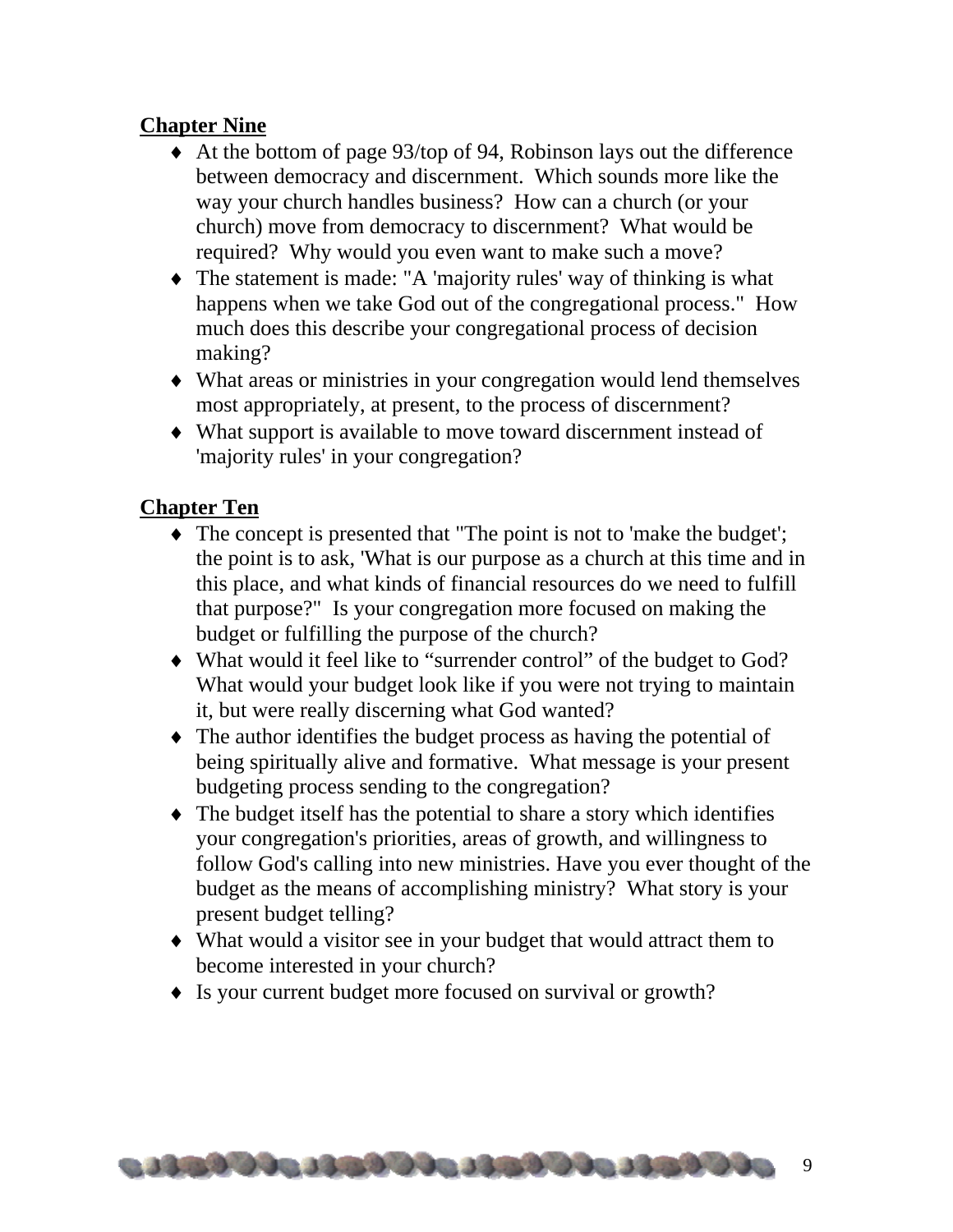#### **Chapter Eleven**

- ♦ Every congregation sees itself as being friendly. Is there a good understanding in your congregation of the difference between friendliness and biblical practice of hospitality? How would they rate themselves in hospitality? To each other? To the stranger? To the outsider who doesn't quite "fit" in?
- ♦ In what practices or programs of hospitality is your congregation presently active?
- ♦ What practices or programs of hospitality could your congregation become active in by matching its current skills and interests with the community's need? Or, another way to ask this question is: what is God already doing in the area of hospitality that your congregation could become active in?

#### **Chapter Twelve**

- ♦ The author states that "membership growth is a result and not the goal of a congregation's life and vitality." How much support for this way of thinking about membership growth is currently in your congregation?
- ♦ The statement is made that congregational growth happens where lives are being changed. How is your congregation actively and intentionally offering opportunities for peoples' lives to be changed?
- ♦ Have you ever invited someone to the church? Have you talked with them about it afterward? What did they see and feel while they were there?
- ♦ The goal is presented of the congregation as evangelist. How well is this concept supported or accepted in your congregation? What steps could your congregation take in the next few months to move toward being more faithful to this goal?

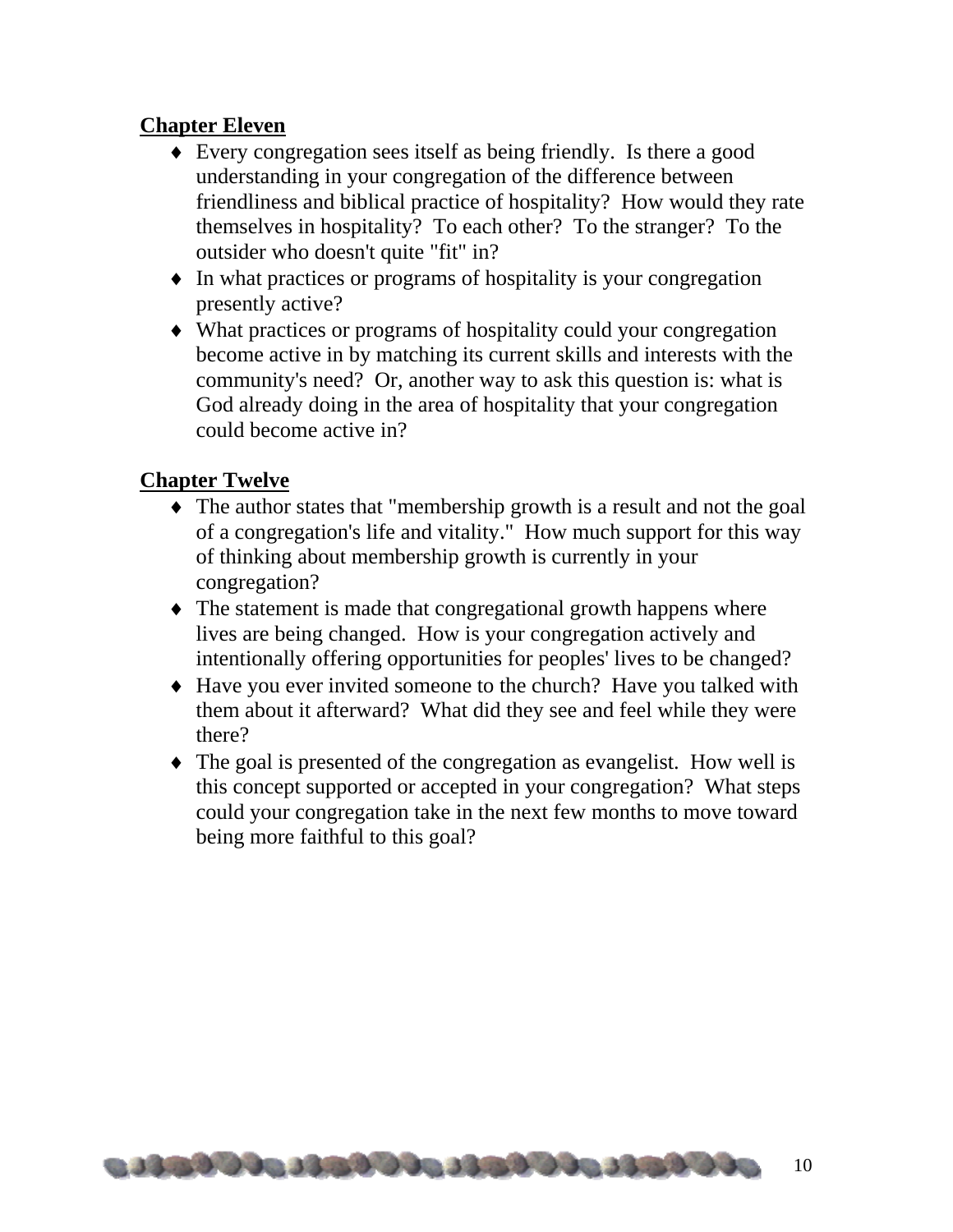#### **Chapter Thirteen**

- ♦ One of the strategies for leaders is "Getting to the Balcony" whereby the leader looks for gaps to help identify the adaptive challenges. What are some of the gaps between your congregation's core values and what is actually going on? Are there norms and strategies that your congregation is accustomed to but that are no longer, in the present time, relevant or productive?
- ♦ Another strategy for leaders is to "Identify the Adaptive Challenge." Numerous adaptive challenges are offered throughout the book. In order to identify the adaptive challenges in your congregation, the author states that the "vital few" question must be answered (What are the vital few things that we as a church must do and do well if we are to accomplish our purpose?). How would you answer this question for your congregation? Could your congregation answer this question? If not, how can you help them to develop the answer?
- ♦ The third strategy is "Regulating Distress." After reading the tools used to keep the stress at a productive level without having too much stress that the top blows off, which of these areas do you feel you and your congregation is effective in? Which areas could be improved?
- ♦ "Maintain Disciplined Attention" is another strategy for leaders. Numerous ways to maintain discipline are given. In what ways have you and the congregation remained disciplined? In what ways have you not?
- ♦ The fifth strategy mentioned is "Give Responsibility Back" wherein leaders involve others in gaining leadership responsibility. In your congregation, how are the current leaders giving responsibility back in order to help others grow in their involvement?
- ♦ The last strategy presented is "Protect Leadership from Below." Are there groups or individuals who are offering new ideas and new directions in ministry in your congregation who fall outside of the current structure? How can they be protected so that they can move forward with their ideas?